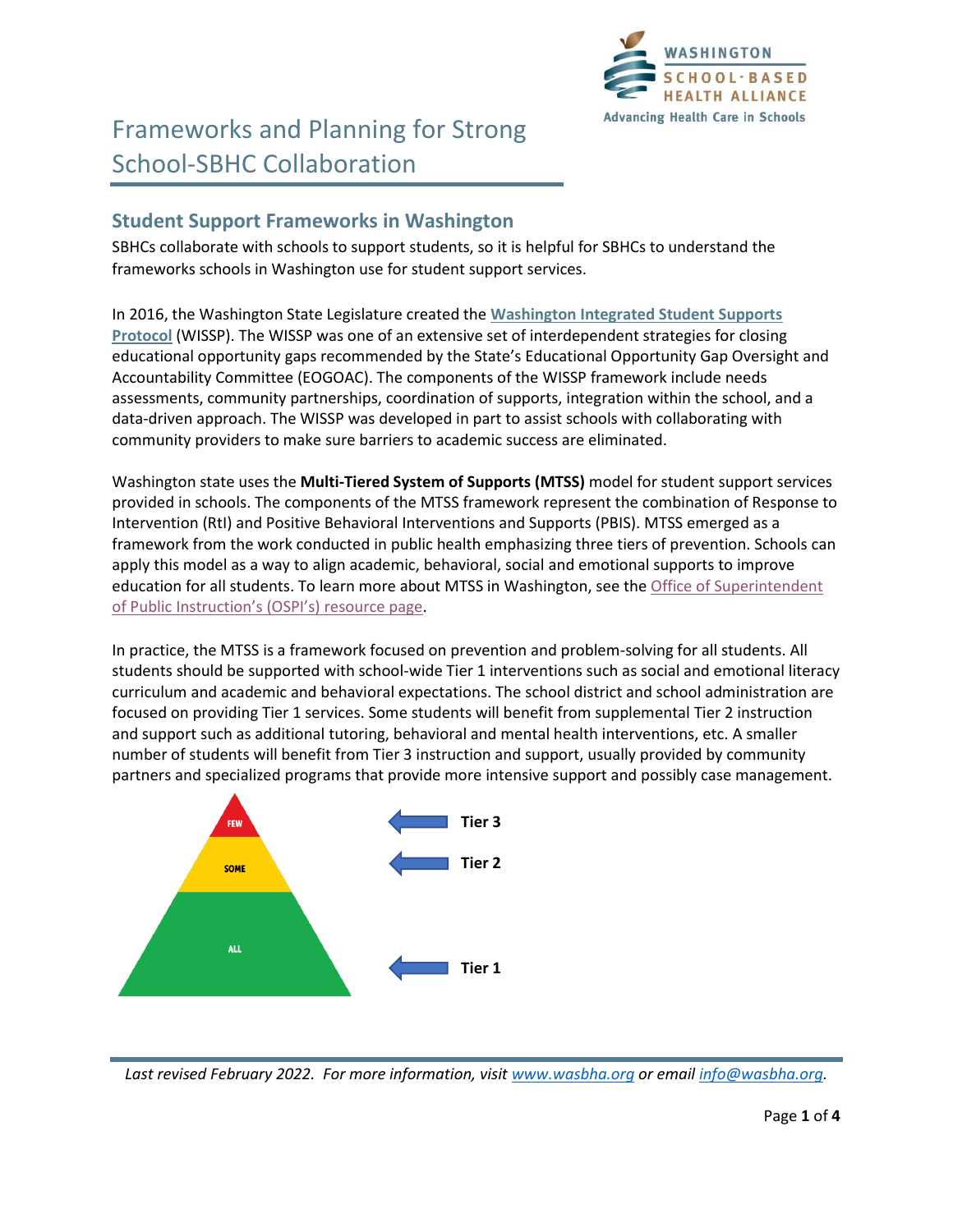

#### **Planning to Integrate**

During initial discussions with a school district or school administration about opening a SBHC in a school, it is helpful to learn more about the existing student support services (Tiers 1 & 2) the school is providing:

- At what level are school nurse and school counseling services available?
- Is there a school psychologist?
- Are there school social workers, family support workers, or other student support service providers in the school?
- Are there other community service providers (Tiers 2 & 3) that provide services on-site or work closely with the school around off-site referrals?
- How will the SBHC integrate with and help strengthen existing systems of support?

A school that is providing strong Tier 1 services and coordinated student support services to all students will be a more effective partner for the SBHC sponsor. The SBHC will be able to focus on serving students needing Tier 2 services (and identifying those that may need additional Tier 3 services) while the school will be focused on providing Tier 1 services.

Without strong Tier 1 services in the school, the SBHC care team may not be able to work at the top of their licensure because they will be trying to meet the needs of more students at all levels of support. The SBHC may need to rethink their service and staffing model to meet the needs of students if the school or school district has limited resources to provide Tier 1 services.

### **Planning for SBHC Mental Health Model of Care**

It is beneficial to establish the SBHC's mental health model of care early in the planning process to maximize student benefit in coordination with other supports available in the school and community. The model of care can clarify the goals of mental health services in the SBHC, how care plans are established, how student progress is assessed, and how many visits students will have with the SBHC provider before reassessing the need for SBHC services or the need for referral to other community mental health providers.

The [King County SBHC Mental Health Model of Care,](https://wasbha.org/wp-content/uploads/2020/11/KC-SBHC-model-of-care-frameworkupdatedSep2019.pdf) as an example, sets expectations that the goal of therapy in the SBHC is to help students through the challenges they are currently facing and equip them with skills and tools needed to handle these challenges in the future. Graduating students from SBHC care when they're ready allows for more students to be served during the school year.

For those who need more intensive or ongoing, longer-term therapy, a referral to an external community behavioral health provider may be the best option because SBHC providers are typically only available during the school year. A high-risk caseload in the SBHC might therefore be limited to those

*Last revised February 2022. For more information, visi[t www.wasbha.org](http://www.wasbha.org/) or email [info@wasbha.org.](mailto:info@wasbha.org)*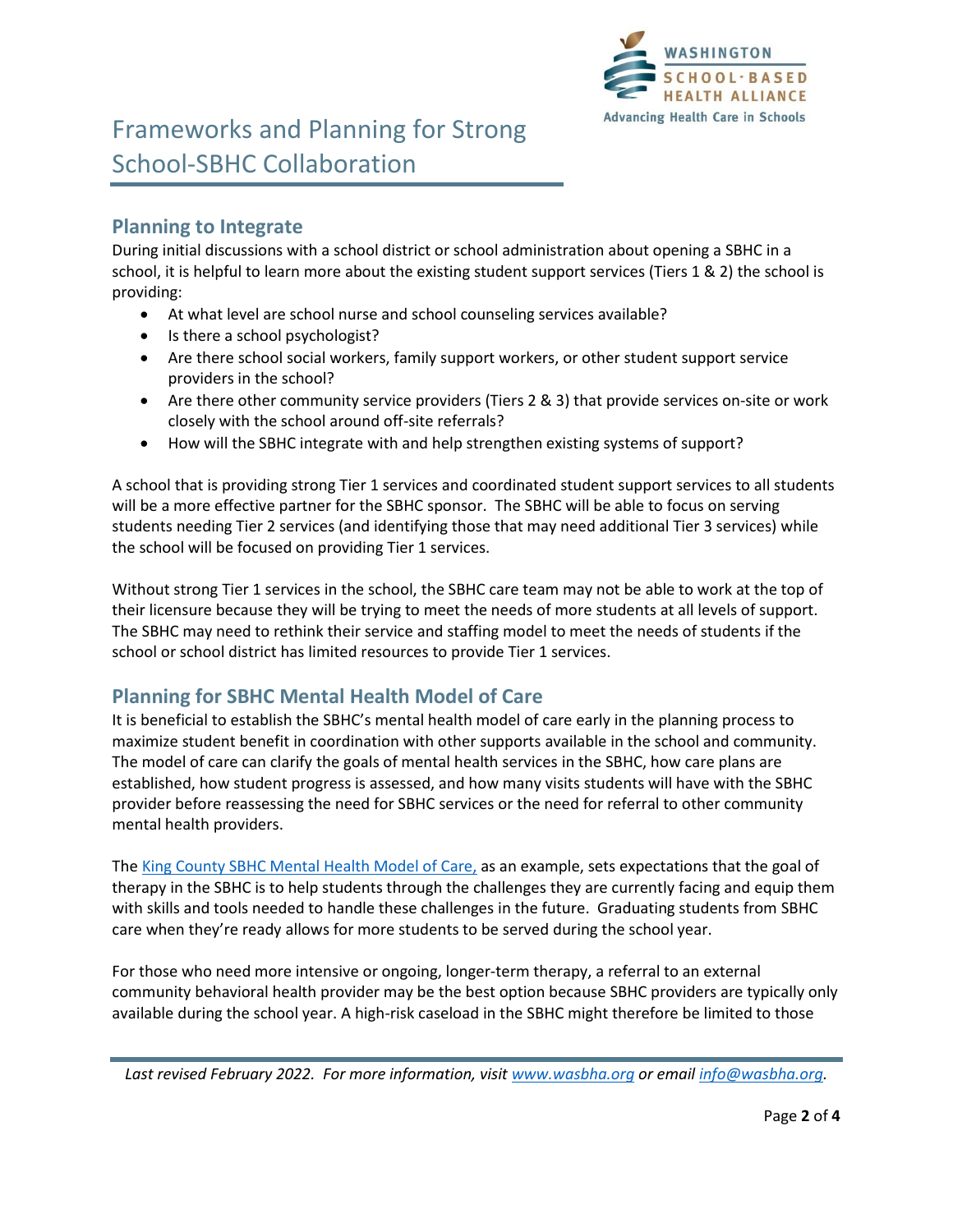

students who have barriers to accessing care outside of the school with an understanding that a service plan for summer and extended school breaks needs to be established for these students.

### **Planning to Communicate**

While management of the SBHC falls to the healthcare sponsor, the SBHC would not be able to operate successfully in the school without the support of the school administration and coordination with school staff.

**Communication for Care Coordination.** Having regular SBHC team meetings with the school nurse, school counselors, family support workers, school social workers, among other roles that are supporting families and students' well-being in the school will be helpful in ensuring that students are not "falling through the cracks," or on the other end of the spectrum, receiving too much uncoordinated and potentially duplicative services. Coordinated care between school staff, the SBHC, and other community service providers in the school is possible with good communication between parties and shared care coordination procedures.

**Communication with School Administration.** Holding regular meetings between the SBHC sponsor and the school administration is important throughout SBHC planning, implementation, and operations phases:

- Quarterly meetings in the first year of SBHC operations will help the sponsor and school identify areas of success and areas for improvement while they work through their first year of learning.
- Semi-annual meetings and progress reports after the first year, to update on SBHC operations and impact, may be adequate for ongoing operations if in-person and email communication is ongoing.

SBHC progress reports might include information such as total students served, total students registered, total visits broken down by service type, top five reasons for student visits, total students assisted with enrolling in health insurance, and total outreach and health education activities executed by the SBHC.

It is also important for the SBHC sponsor to share with the school administration any proposed expansion or changes in services at the SBHC.

### **Planning for Additional Collaborations**

During initial SBHC planning or after the SBHC is open, other community service providers may be identified that could complement the work of the SBHC in the school. In that case, school administration